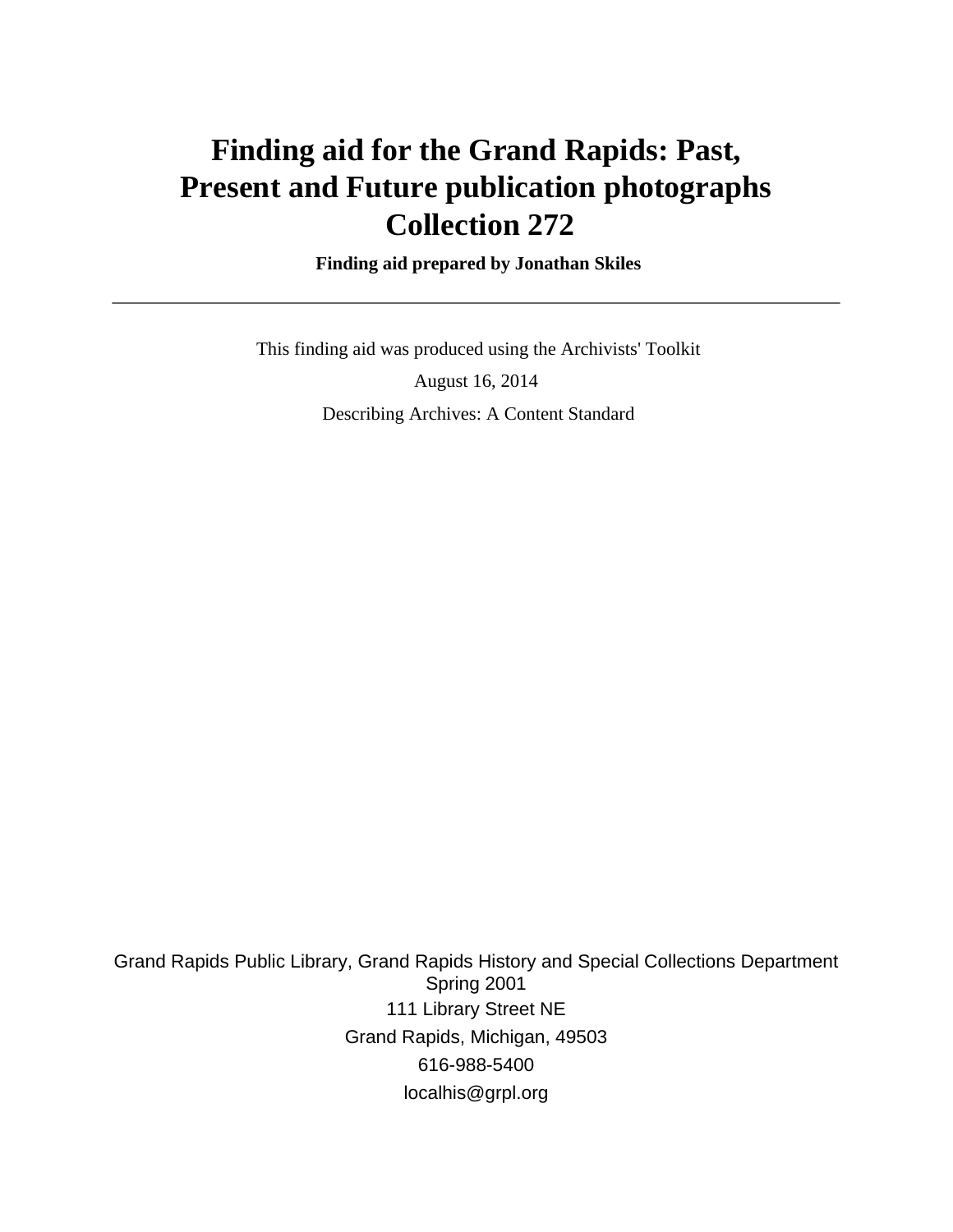## **Table of Contents**

 $\overline{\phantom{a}}$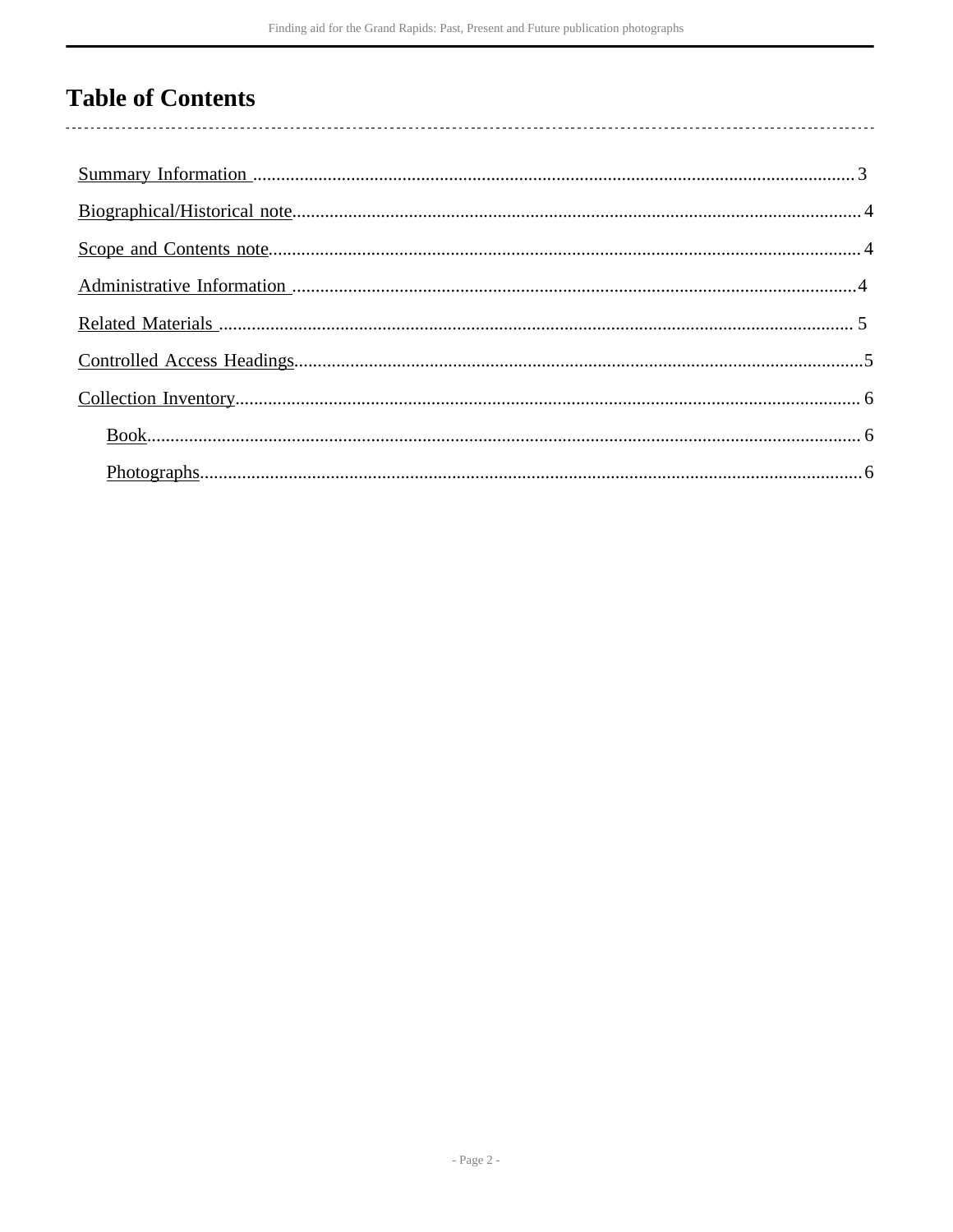# <span id="page-2-0"></span>**Summary Information**

| <b>Repository</b> | Grand Rapids Public Library, Grand Rapids History and Special<br><b>Collections Department</b>                                                                                                                                                                                                                                                                                                                                                                                                                                                                |
|-------------------|---------------------------------------------------------------------------------------------------------------------------------------------------------------------------------------------------------------------------------------------------------------------------------------------------------------------------------------------------------------------------------------------------------------------------------------------------------------------------------------------------------------------------------------------------------------|
| <b>Creator</b>    | Urban Concern, Inc.                                                                                                                                                                                                                                                                                                                                                                                                                                                                                                                                           |
| <b>Title</b>      | Grand Rapids: Past, Present and Future publication photographs                                                                                                                                                                                                                                                                                                                                                                                                                                                                                                |
| <b>Date</b>       | 1981                                                                                                                                                                                                                                                                                                                                                                                                                                                                                                                                                          |
| <b>Extent</b>     | 0.7 Linear feet                                                                                                                                                                                                                                                                                                                                                                                                                                                                                                                                               |
| Language          | English                                                                                                                                                                                                                                                                                                                                                                                                                                                                                                                                                       |
| <b>Abstract</b>   | This is a small collection containing photographs used in the book "Grand"<br>Rapids: Past, Present and Future." The book, edited by Gordon Olson,<br>was published as a result of several Grand Rapids, Michigan citizens<br>coming together to discuss changes in the city, resulting in the formation<br>of a group called Urban Concern, Inc. in 1979. The photographs included<br>in this collection are primarily from 1981 and were commissioned for<br>the book. The photographers include Wes Morton, Michael Green, Gary<br>Kwapil and James Knack. |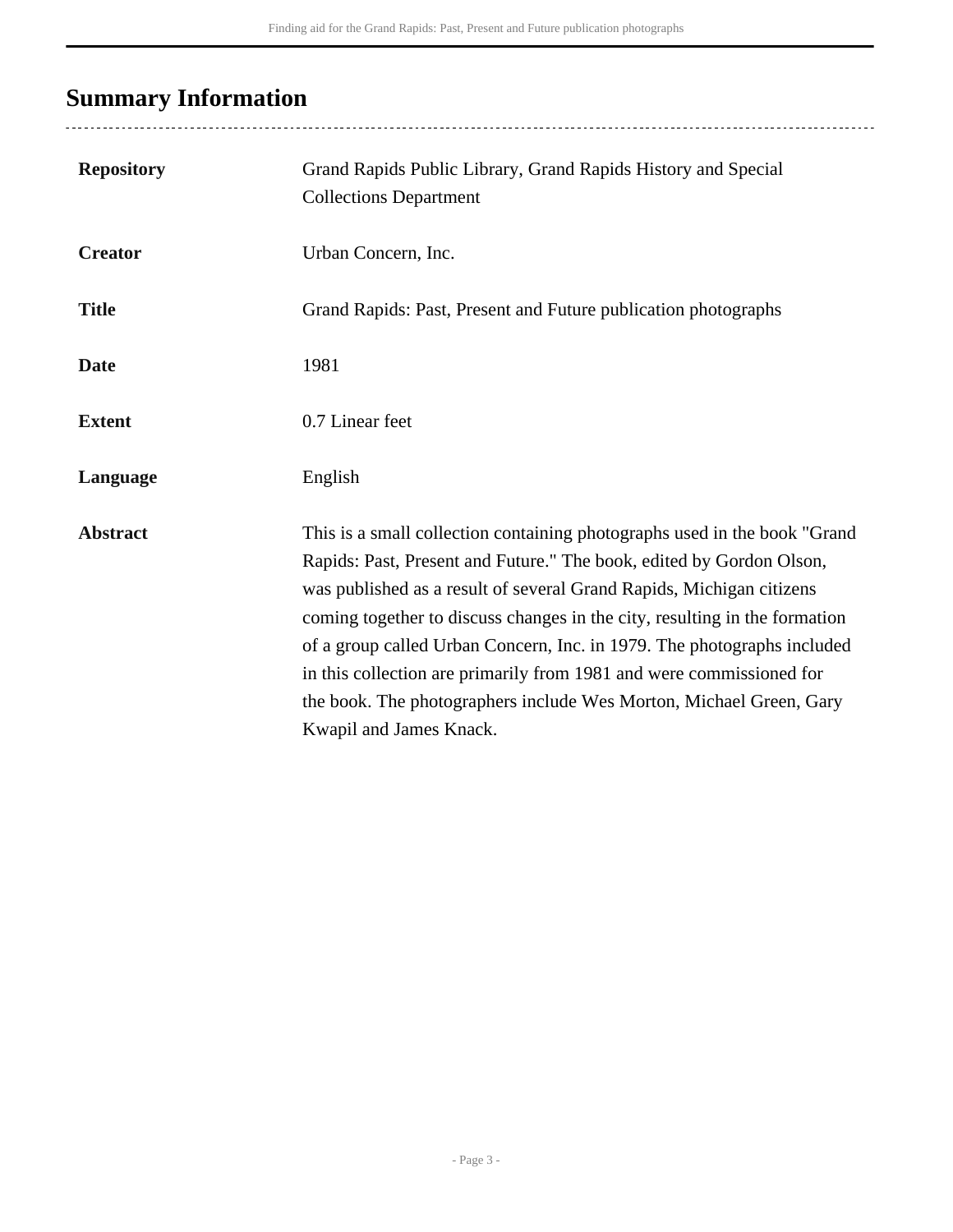## <span id="page-3-0"></span>**Biographical/Historical note**

This collection was put together by Gordon Olson and Reid Holland, for Urban Concern, which published the book. The purpose of the project was to look at the history of Grand Rapids, look at the changes that were currently taking place in 1981 and to examine the future of Grand Rapids. It was started in 1979, by a group of diverse Grand Rapids citizens. They got together in a series of town meetings at Fountain Street Church. The product of these meetings was the book and photographs included here.

Some photographs included here were commissioned for the project and are seen in the book. The photographers were Wes Morton, Michael Green, Gary Kwapil, James Knack and others. Not all of the photographs used in the book, however, are included in the collection. The bulk of the photographs in the collection depict "present-day" 1981 Grand Rapids. However, there is one photo of archaeological relics and also one of the skeleton of Rix Robinson's horse.

The published photographs depict items and scenes dating back as far as 100 B.C., and include maps and drawings, as well as photos of actual scenes. These provide an historical context for the geographical setting, which eventually became Grand Rapids. Several images show Grand Rapids citizens, ca. 1981.

The book contains a series of essays by Grand Rapids experts, with a foreword by Gordon Olson, City Historian. The introduction is by Gerald Elliott and an afterword is by Reid Holland.

## <span id="page-3-1"></span>**Scope and Contents note**

The collection contains the book Grand Rapids : Past, Present & Future / [edited by] Gordon Olson ; Reid Holland. Grand Rapids : Urban Concern, Inc., 1981. Additionally, it contains 27 black and white photographs, mostly original, created for the project, but also with a couple of copy photos from area collections. Book page numbers for the corresponding photo are given as GRPPF pg. x.

## <span id="page-3-2"></span>**Administrative Information**

#### **Publication Information**

Grand Rapids Public Library, Grand Rapids History and Special Collections Department Spring 2001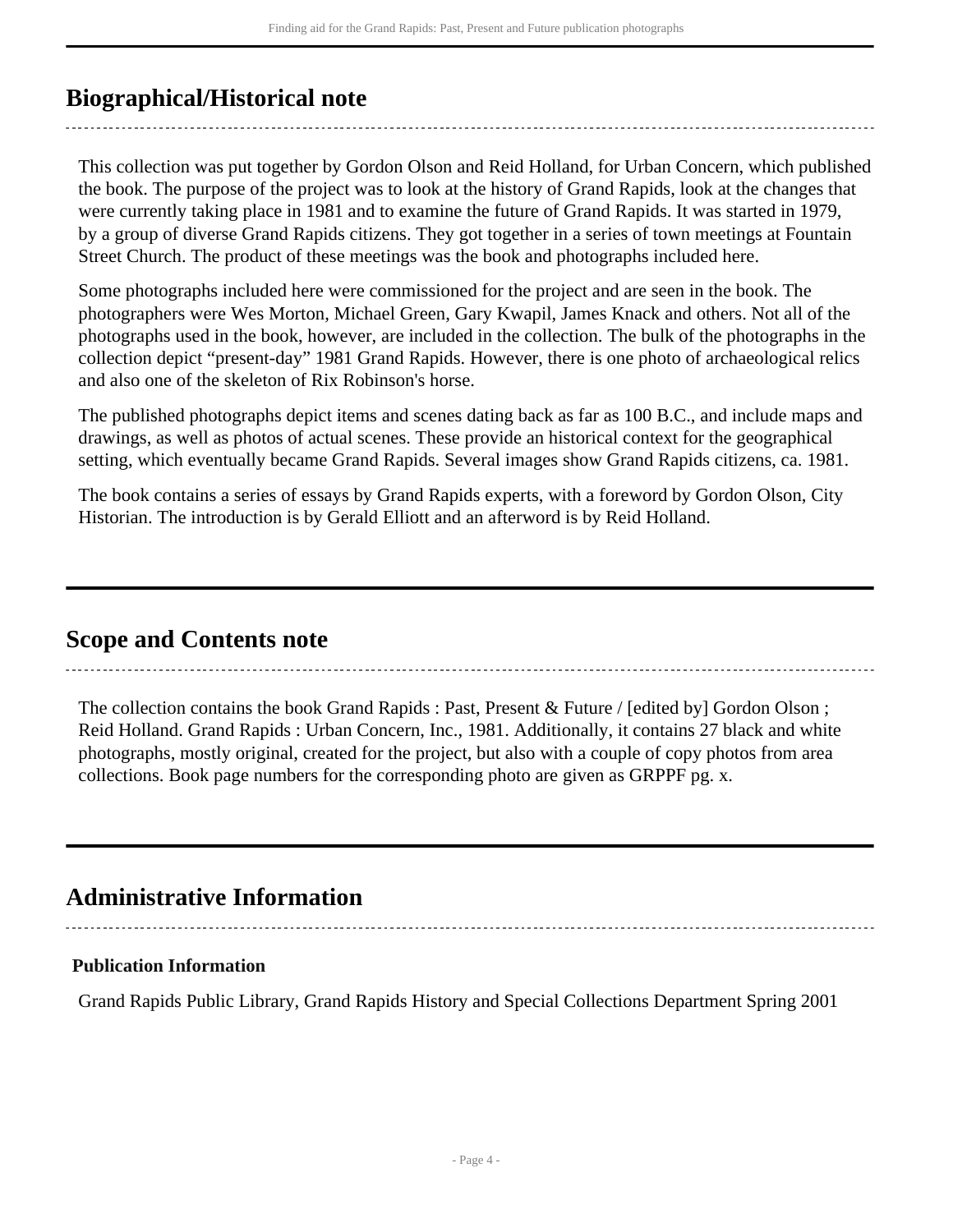#### **Immediate Source of Acquisition note**

Urban Concerns, Inc., accession numbers 1998.008, 1986.363, 1986.364.

## <span id="page-4-0"></span>**Related Materials**

#### **Related Archival Materials note**

See also the associated "Urban Concerns" Collection 272B, which contains documents of the organization and urban design and planning reference information.

### <span id="page-4-1"></span>**Controlled Access Headings**

**Genre(s)**

• photographs

#### **Geographic Name(s)**

• Grand Rapids (Mich.) -- History -- Photographs

#### **Subject(s)**

• Publications -- Michigan -- Grand Rapids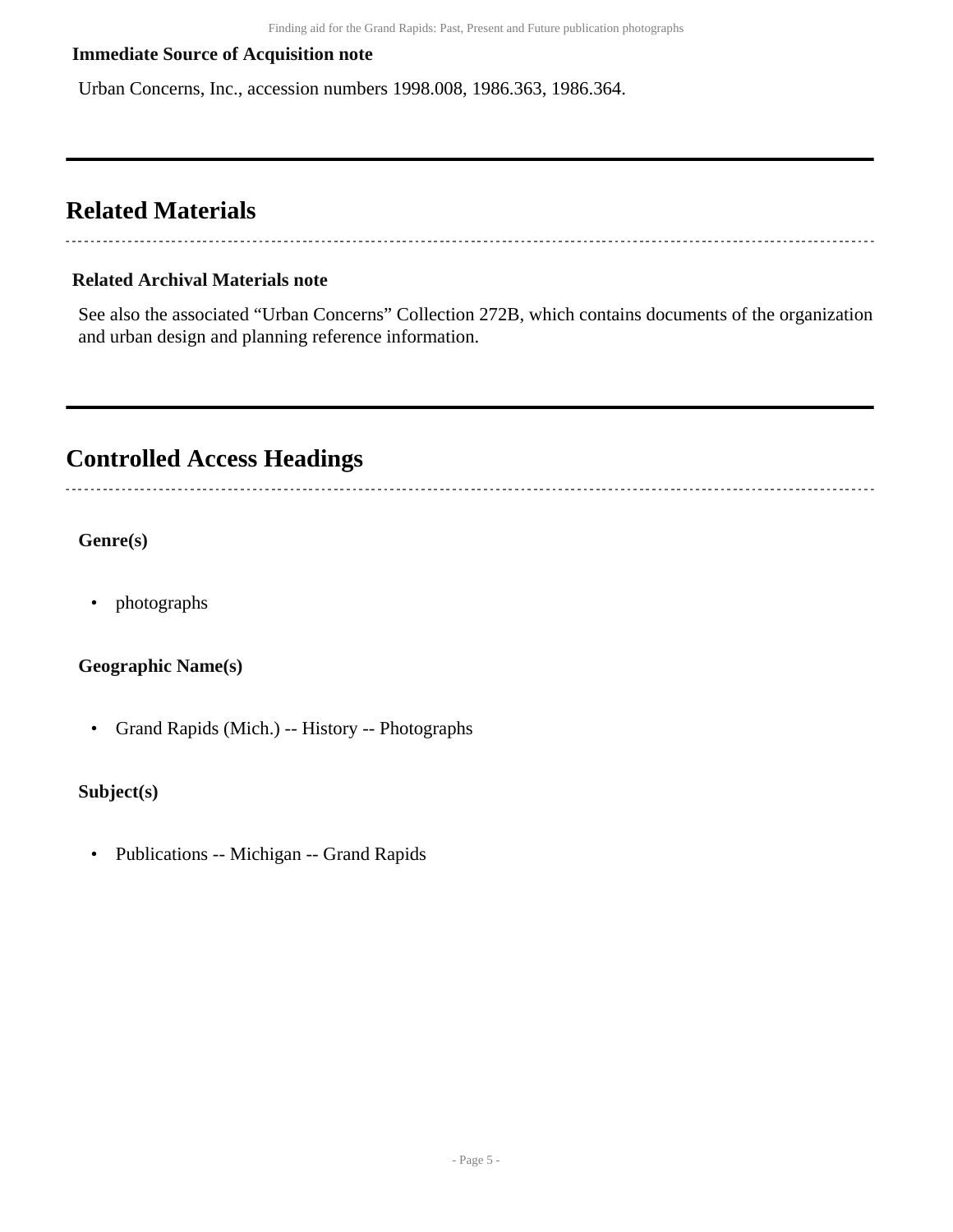## <span id="page-5-0"></span>**Collection Inventory**

<span id="page-5-2"></span><span id="page-5-1"></span>

| <b>Book</b>                                                                                                                                                                                                      |              |                |
|------------------------------------------------------------------------------------------------------------------------------------------------------------------------------------------------------------------|--------------|----------------|
|                                                                                                                                                                                                                  | <b>Box</b>   | <b>Folder</b>  |
| Grand Rapids: Past, Present & Future                                                                                                                                                                             | $\mathbf{1}$ | $\mathbf{1}$   |
| Photographs                                                                                                                                                                                                      |              |                |
|                                                                                                                                                                                                                  | <b>Box</b>   | <b>Folder</b>  |
| Copper Celts and hair pins. GRPPF pg. 5. Grand Valley State College<br>photo. Description: Image of 4 objects recovered from the Norton Indian<br>Mounds.                                                        | $\mathbf{1}$ | $\overline{2}$ |
| Skeleton of Rix Robinson's horse. GRPPF pg. 8. Grand Valley State<br>College photo. Description: Skeletal remains show in the earth, at the<br>archaeological dig.                                               | $\mathbf{1}$ | 3              |
| Major downtown building projects / Michigan S. Green, Grand Rapids<br>Press photographer. GRPPF pg. 25. Description: Shows outlines of<br>buildings with multiple building cranes or derricks above the skyline. | $\mathbf{1}$ | $\overline{4}$ |
| The Gerald R. Ford Presidential Museum. Robinson Studio Collection<br>photo. Archives. Grand Rapids Public Library. GRPPF pg. 27.<br>Description: Building facade with fountain running.                         | $\mathbf{1}$ | 5              |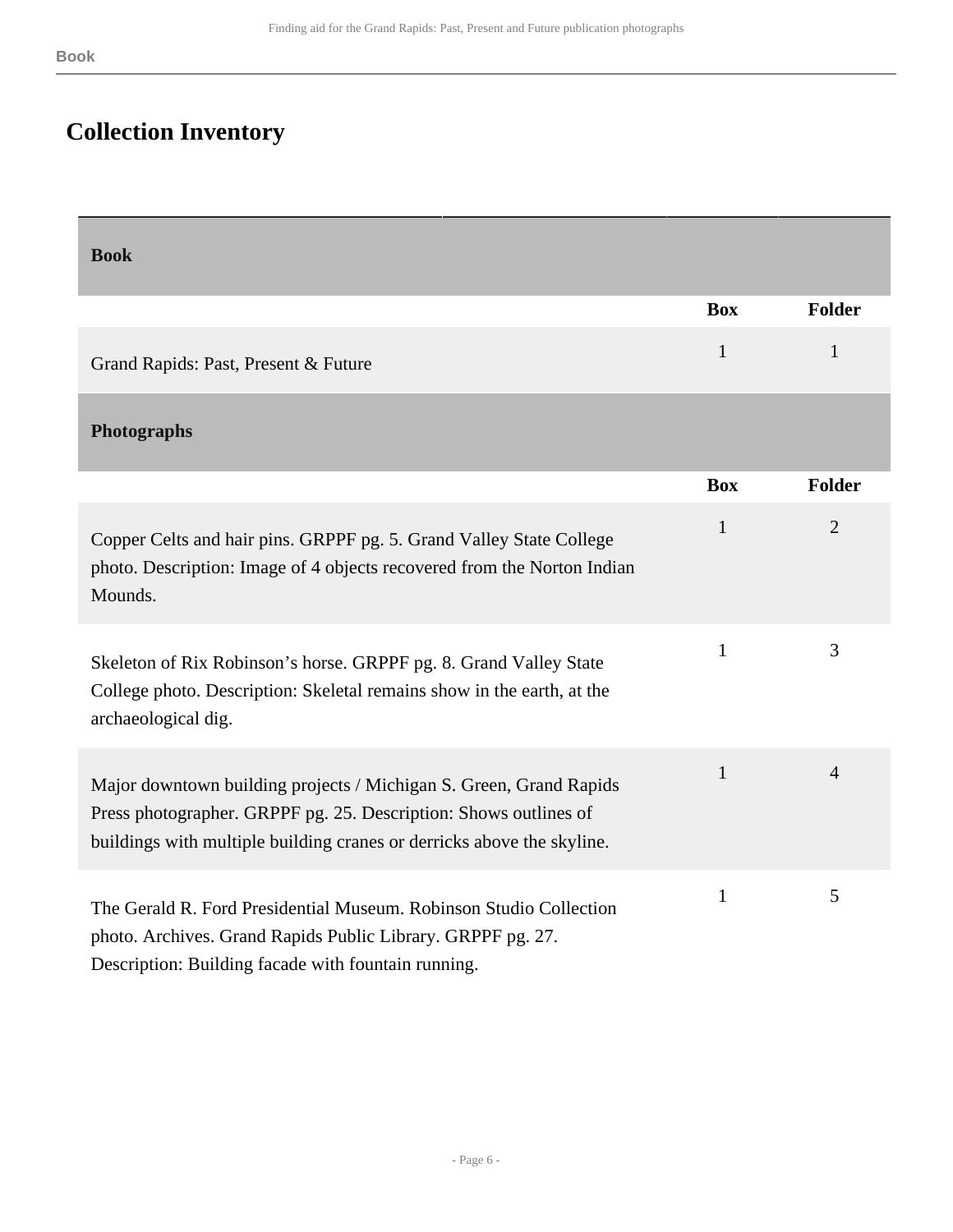| Calvin College. Calvin College photo(?). GRPPF pg. 28 Description:<br>Students walking across campus in Spring time.                                                                                                                                                       | $\mathbf{1}$ | 6  |
|----------------------------------------------------------------------------------------------------------------------------------------------------------------------------------------------------------------------------------------------------------------------------|--------------|----|
| Lear Siegler, Inc. / Michael S. Green, Grand Rapids Press photographer.<br>GRPPF, pg. 31. Description: View of 2 buildings, with flat on flag pole,<br>and business sign with logo "Lear Siegler, Inc. Instrument Division"                                                | $\mathbf{1}$ | 7  |
| John Ball Park and Zoo. Photo of a drawing from the Zoos collection.<br>GRPPF, pg. 33. Description: Boy with woman, standing on walk beyond<br>safety barrier, looking at a scene full of animals, with a rocky background.<br>Tigers, Llama, parrots, cranes, ducks, etc. | $\mathbf{1}$ | 8  |
| Amway Grand Plaza Hotel. Amway photo. GRPPF, pg. 34. Description:<br>African American in doorman in uniform, standing in driveway outside a<br>formal entrance with columns. Marquee, lanterns, brick drive, arch with<br>eagle(?) decorative element.                     | 1            | 9  |
| Salmon fishing on the Grand River / West Morton, photographer. GRPPF,<br>pg. 36. Description: Rapids coming off the dam, fishermen standing in the<br>Grand River, outline of bridge and skyline in background.                                                            | $\mathbf{1}$ | 10 |
| The Grand River Sculpture and Fish Ladder / James Knack, photographer.<br>GRPPF, pg. 36. Description: Sculpture with water on the west bank of the<br>Grand River, by Kinnebrew. Has graffiti "Welcome to my home", written<br>on the front wall. Tape damage, left side.  | $\mathbf{1}$ | 11 |
| Sixth Street Bridge / James Knack, photographer. GRPPF, pg. 37.<br>Description: Man and boy with fishing poles on safe side of barrier, trestle<br>type bridge in background in Grand River.                                                                               | $\mathbf{1}$ | 12 |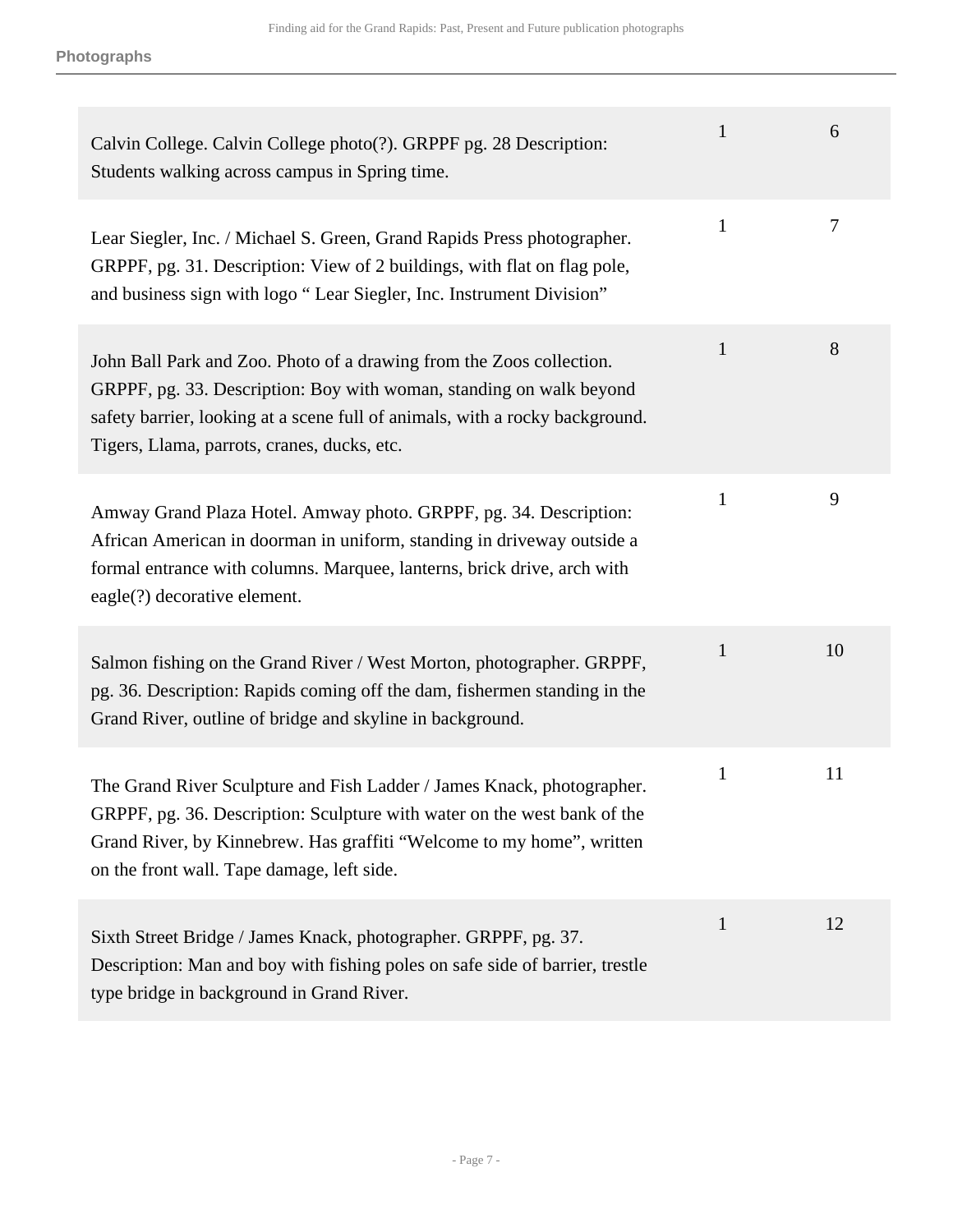| Summer day on Monroe Mall / James Knack, photographer. GRPPF, pg.<br>37 Description: Food vendors, crowd, casual band standing center left.<br>View NW to Pantlind Hotel, with era buildings and constructions on the<br>Mall.                                                                                     | $\mathbf{1}$ | 13 |
|--------------------------------------------------------------------------------------------------------------------------------------------------------------------------------------------------------------------------------------------------------------------------------------------------------------------|--------------|----|
| Amway Grand Plaza Hotel Pedestrian Bridge / Michael S. Green,<br>photographer. GRPPF, pg. 39. Description: Telescoped view of crane on<br>Pearl St. facing East, Amway Grand on the left, garage on the right.                                                                                                     | $\mathbf{1}$ | 14 |
| Eastown / Michael S. Green, Grand Rapids Press photographer. GRPPF,<br>pg. 40. Description: Era "Eastown" sign, probably at the point where<br>Wealthy and Lake meet, toward the West. View is probably west on<br>Wealthy, unverified. Shows pedestrians on the sidewalk, bench, street<br>crosswalk lights, etc. | $\mathbf{1}$ | 15 |
| Heritage Hill multi-apartment glass mailboxes / Michael S. Green, Grand<br>Rapids Press photographer. GRPPF, pg. 42. Description: shows near view<br>of 4 boxes in a row.                                                                                                                                          | $\mathbf{1}$ | 16 |
| Heritage Hill home / Michael S. Green, Grand Rapids Press photographer.<br>GRPPF, pg. 43. Description: 254 xxxx, 3-story with basement.                                                                                                                                                                            | $\mathbf{1}$ | 17 |
| Street prostitution / Michael S. Green, Grand Rapids Press photographer.<br>GRPPF, pg. 45.                                                                                                                                                                                                                         | $\mathbf{1}$ | 18 |
| Family roles / Wes Morton, photographer. GRPPF pg. 54. Description:<br>Male (father?) with beard, with female (daughter?) toddler seated on his<br>shoulder.                                                                                                                                                       | $\mathbf{1}$ | 19 |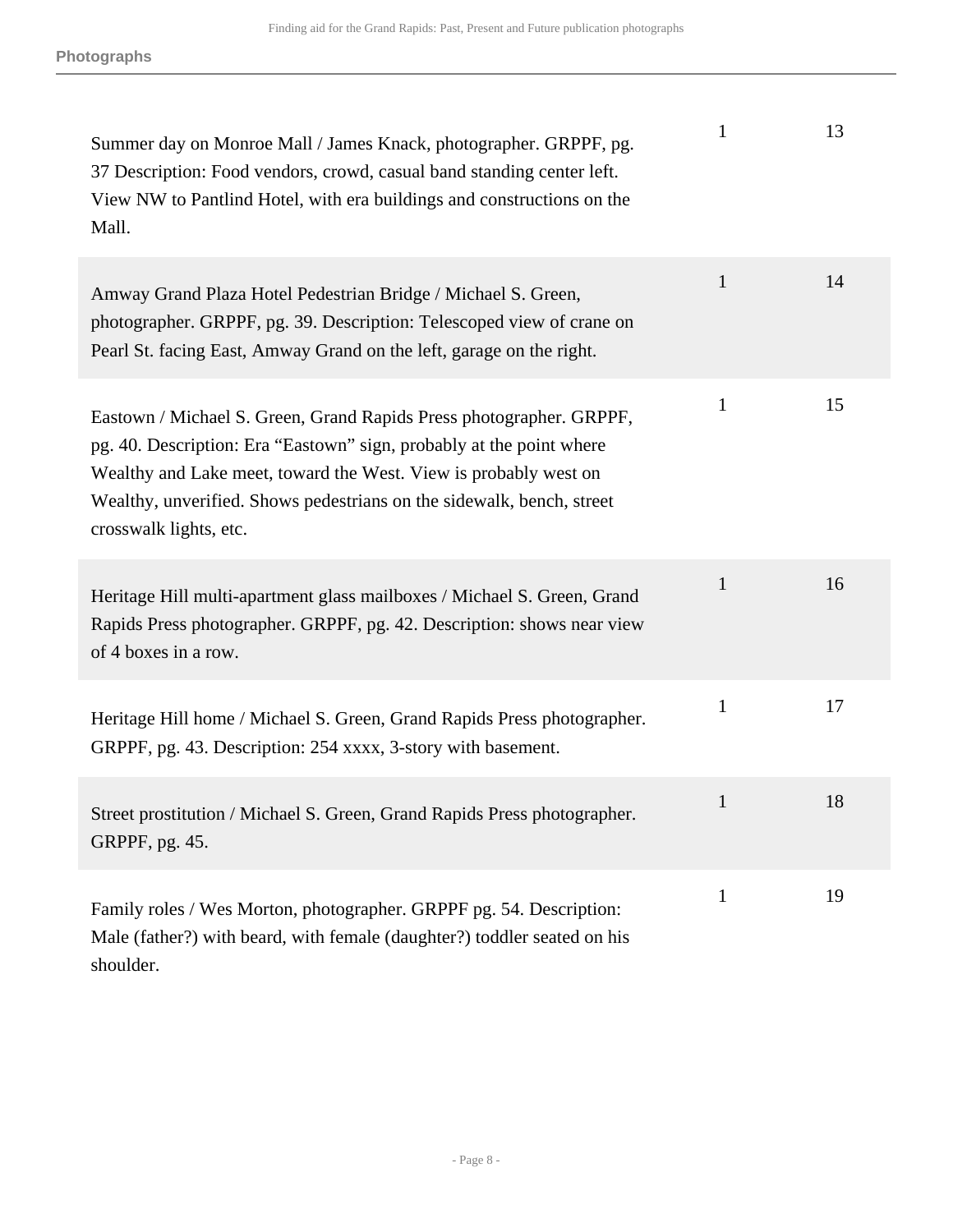| Suburban shopping mall / Michael S. Green, Grand Rapids Press<br>photographer. GRPPF, pg. 54. Description: Interior, view of shoppers<br>walking the mall. "Penneys" entrance in the background.                                                                                                                                                                                                              | $\mathbf{1}$ | 20 |
|---------------------------------------------------------------------------------------------------------------------------------------------------------------------------------------------------------------------------------------------------------------------------------------------------------------------------------------------------------------------------------------------------------------|--------------|----|
| Grand Rapids Press computers [newsroom and staff] / Michael S. Green,<br>Grand Rapids Press photographer. GRPPF pg. 56. Description: Interior,<br>open office with multiple desks and users, male and female, large CRT<br>display screens and keyboards.                                                                                                                                                     | $\mathbf{1}$ | 21 |
| 28th Street traffic / Michael S. Green, Grand Rapids Press photographer.<br>GRPPF pg. 60. Description: Autos moving toward the camera, multiple<br>street signs, and signs for businesses along the strip. Signs include: Roger's<br>catalog showroom, MSI gas station, MC Rocket Football Headquarters,<br>Star Gas, etc. Possible across from current (2000) Woodland Mall area,<br>near the East Beltline. | $\mathbf{1}$ | 22 |
| Experimental theater church / Michael S. Green, Grand Rapids Press<br>photographer. GRPPF pg. 62. Description: "Stage Three". Sale sign for<br>Dodgson Realty. "Grand Valley State College" above door. Wood or brick<br>in place of windows. Cars at meters on the street.                                                                                                                                   | $\mathbf{1}$ | 23 |
| Campau Square, James Knack, photographer. GRPPF, pg. 64 Description:<br>Monroe Mall at Campau Square, with era construction, now replaced with<br>Rosa Parks water feature by Maya Lin. Pantlind in background. People on<br>mall.                                                                                                                                                                            | $\mathbf{1}$ | 24 |
| Heritage Hill fence iron work / Wes Morton, photographer. GRPPF, pg.<br>65. Description: Detail of iron work, and damage to cement gatepost, with<br>large house just visible through the gate.                                                                                                                                                                                                               | $\mathbf{1}$ | 25 |